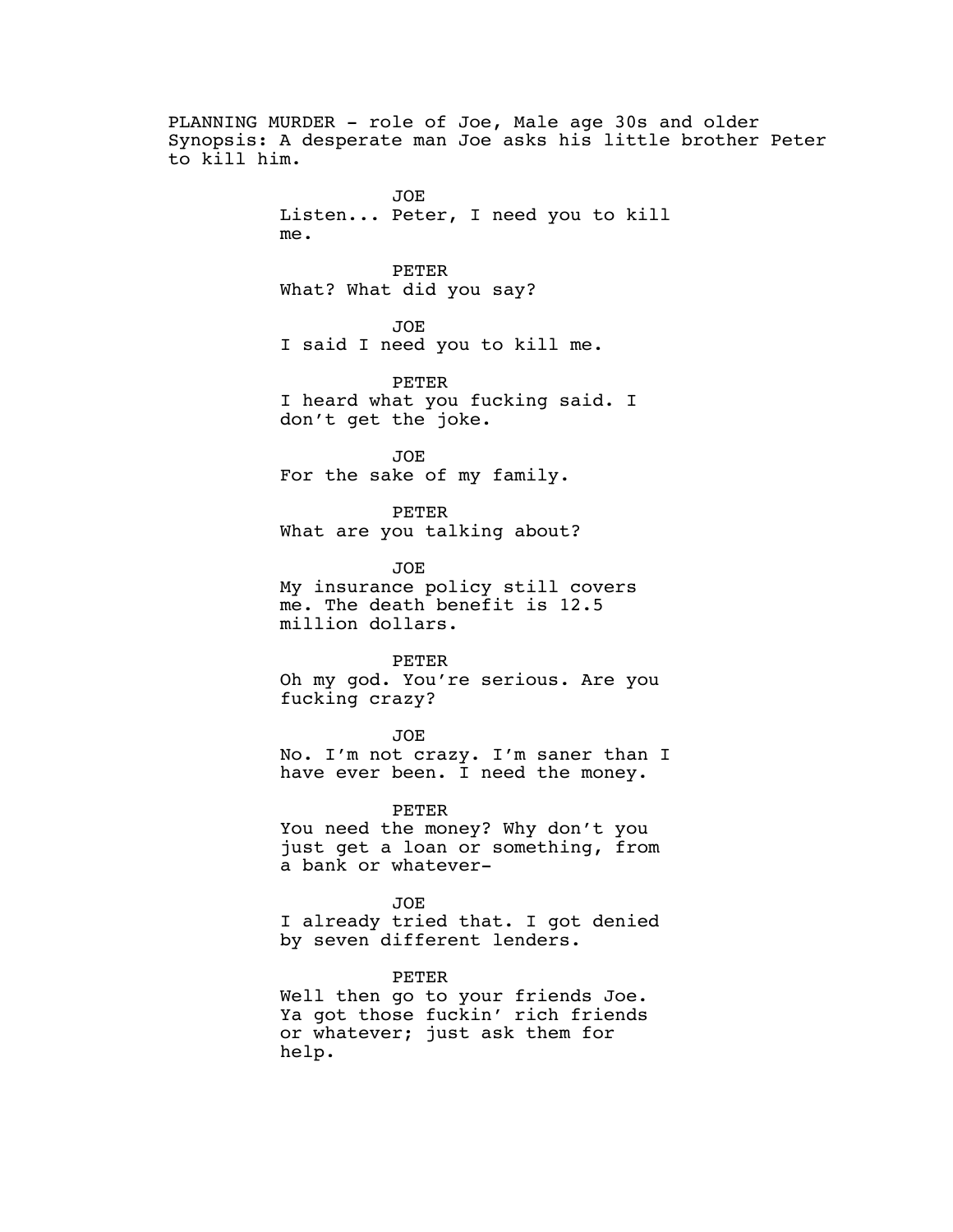JOE

I did. There's only so much you can ask for.

PETER Well, then, fuck it. Just declare bankruptcy like everybody else.

JOE

And then what? Get a studio apartment in Pacoima for me, Zo and Christine? Live off top ramen and mac and cheese everyday while I run around knocking on doors trying to get a job that pays half of what I used to clear?

## PETER

Yeah, well, who says you couldn't?

JOE

I've been out of work for two years, with zero prospects. Not only am I gonna lose the house, but they're gonna repossess the car any minute. Meantime our six figure debt continues to mount. I've thought it all through, okay? My family has only one way out of this.

## PETER

Jesus man, can you even fuckin' hear yourself? You're saying you would rather die than lose your big house in the hills and your precious fuckin' beamer? Get the fuck outta here!

## JOE

No, I'm saying I'd rather die than have Zo lose the education she's getting and the medication she needs. I'm saying I'd rather die than have Christine break her back working double shifts just so we can ... stop.

PETER

Stop what?